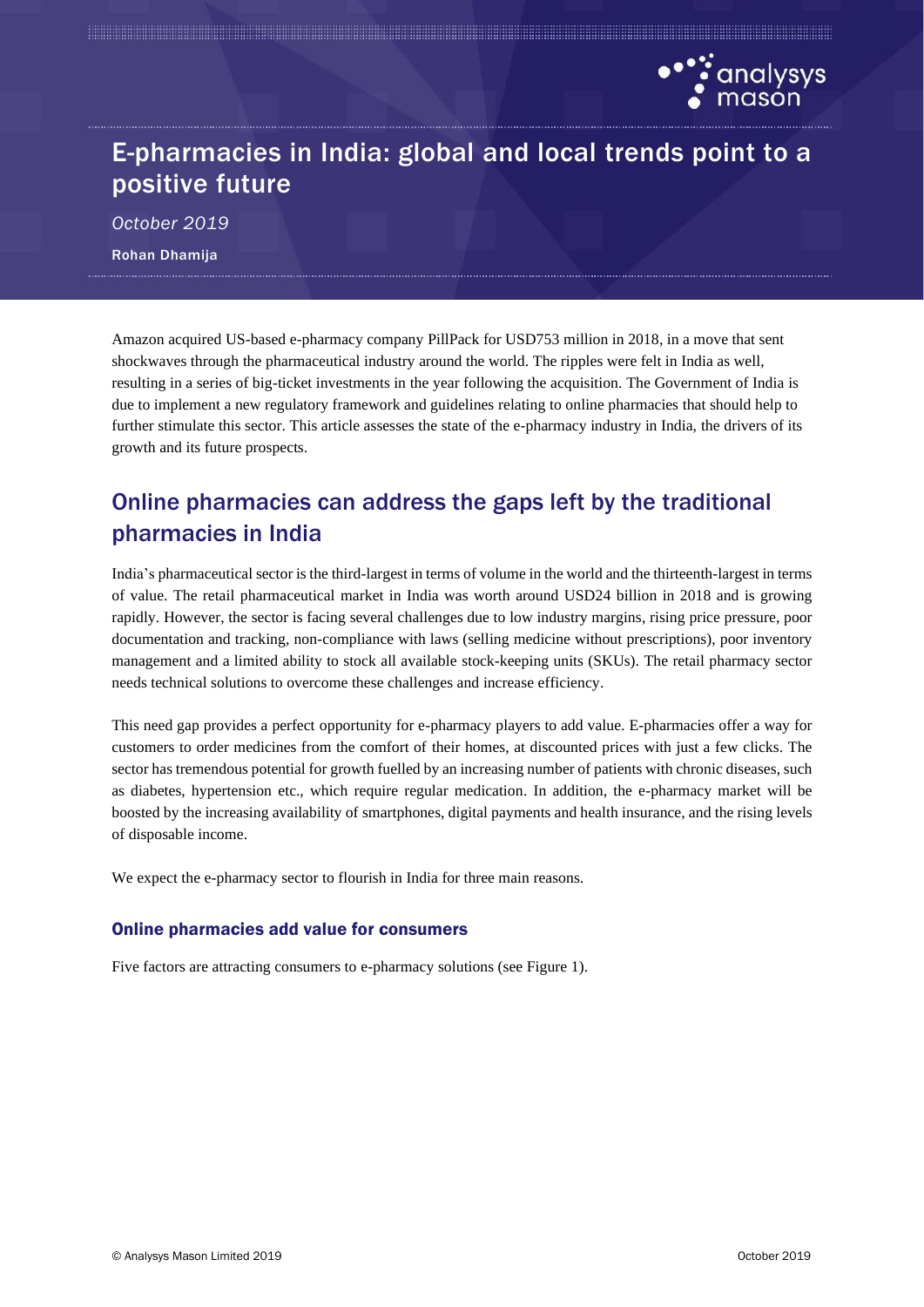

*Figure 1: Factors offered by e-pharmacy companies that add value to consumers*

**Convenience.** Customers who require regular medication value the ability to have medicines delivered to their doors.

**Accessibility/availability.** E-pharmacies can offer a wide range of SKUs to their customers by aggregating supply – such scale is difficult to achieve for local pharmacies.

**Affordability.** E-pharmacies can source products directly from manufacturers and can, therefore, offer moresignificant discounts than local pharmacies.

**Information and education.** E-pharmacies can provide knowledge to customers to help them to make informed decisions.

**Compliance and authenticity.** The authenticity of drugs can be assured because e-pharmacies store all records digitally, which effectively reduces the risk of counterfeit medicine.

### The e-pharmacy sector in India has caught the attention of investors

The growth potential and opportunity in the e-pharmacy sector has generated a lot of interest from investors. The key players in the sector such as PharmEasy, 1mg, NetMeds and Lifcare have recently raised significant capital. For instance, PharmEasy has secured funding of USD100 million while 1mg has secured USD80 million. With increasing interest from big investors such as Softbank (according to public sources), the sector can expect an upward trend in investment.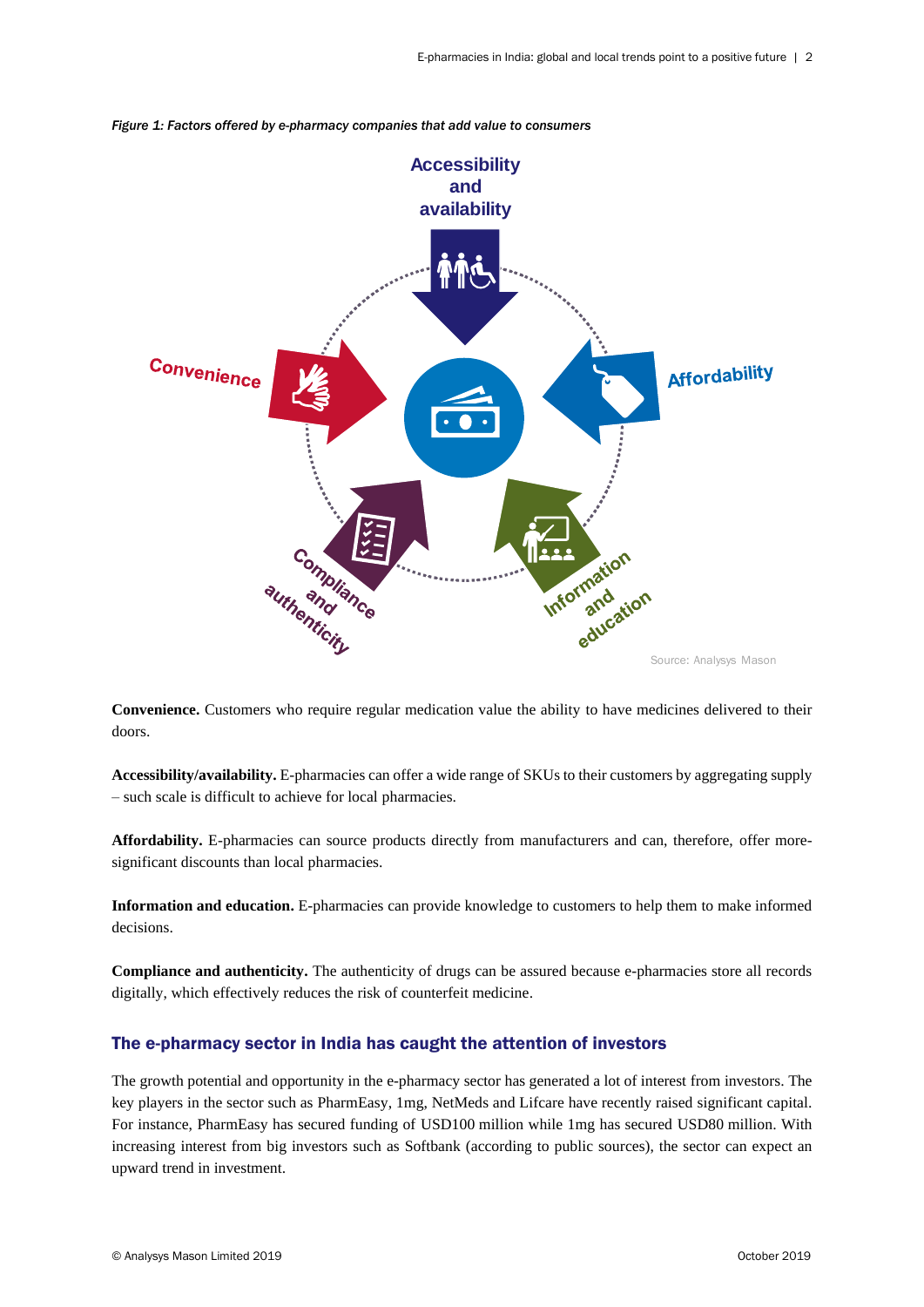#### Government policies and regulation look favourable

The e-pharmacy sector in India is positive about new regulations that are likely to come into effect by the end of 2019. The government released draft regulations in 2018, which were well received by the sector. The draft guidelines allow for the Drug Controller General of India (DCGI) to regulate the e-pharmacies and for online retailers to sell drugs all over the country with a single licence (as opposed to having separate licences, and retail presences in every state). This will make it easier to do business, relieve cost burdens and help the players to expand into more regions.

Given that the e-pharmaceutical sector will make it easy for people to access affordable medicines, and that it has government and investor support, revenue is expected to grow strongly at about 54% CAGR in the next 4 years to reach about USD2.1 billion in 2023, when the sector will account for around 5% of revenue in the overall pharmaceutical sector (see Figure 2).



#### *Figure 2: Revenue of the e-pharmacy sector and share of pharmaceutical market revenue, India, 2019 and 2023*

### Competitive landscape

Around 85% of the e-pharmacy market in India is dominated by four major players. Medlife accounts for around 30% of revenue in the market followed by PharmEasy, 1mg and NetMeds. Other players include CareOnGo, Lifcare, mChemist, MedsOnWay and Myra. E-pharmacy players have a major presence in metros, but they plan to expand their reach in Tier 2 and Tier 3 cities as well. Customer acquisition is mainly driven by a high level of discounts and promotions.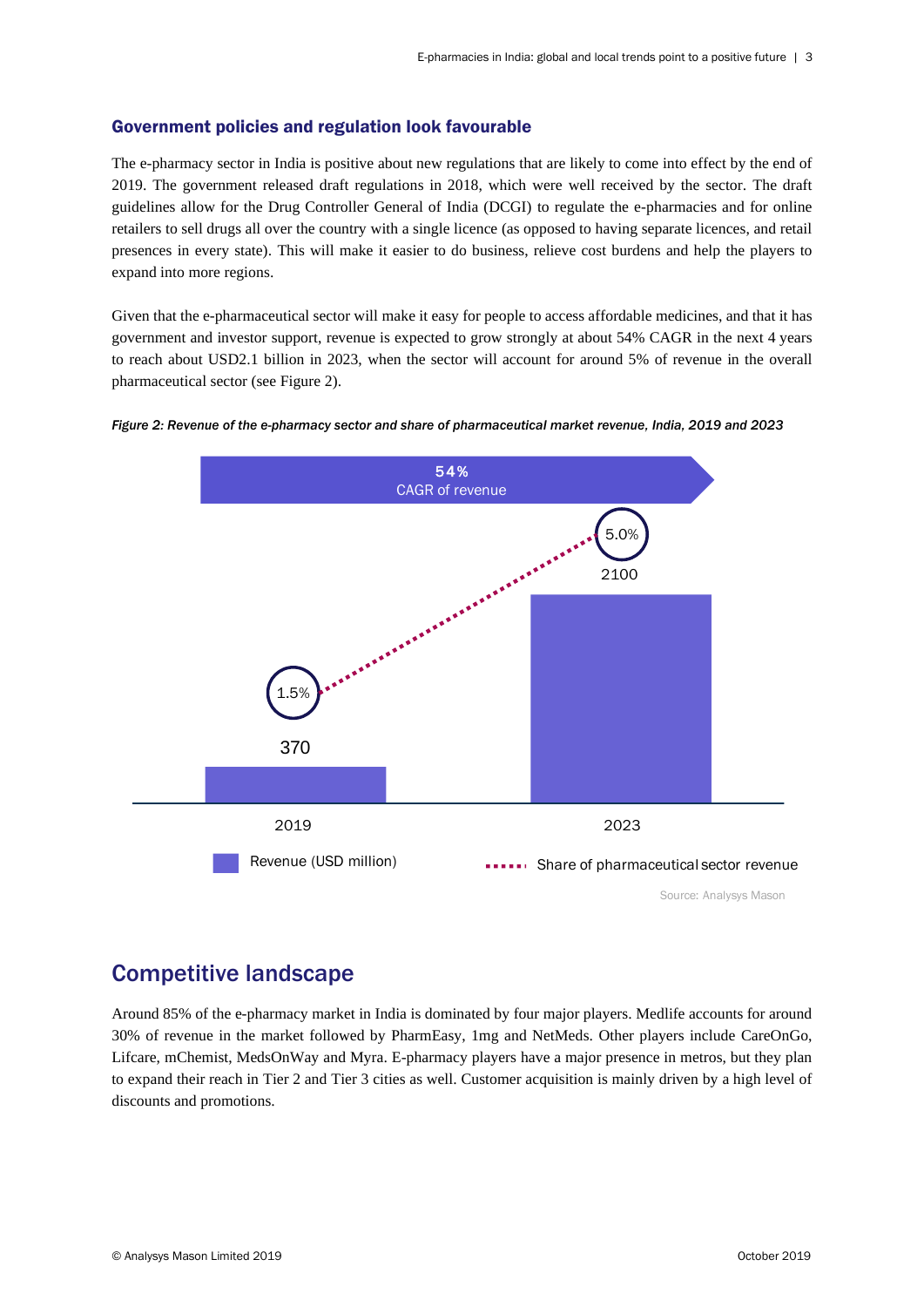

*Figure.3: Revenue market share and reach of key e-pharmacy players, India, 2019*

E-pharmacy players are also looking forward to offering a wide range of complimentary services. The aim is to become a one-stop solution for all healthcare needs. Such services include online consultations, doctor appointments, partnerships with diagnostics centres, sample collection, online health blogs, medicine refills and subscriptions. These services aim to attract and retain customers, and increase options for revenue generation. Medlife, PharmEasy and 1mg offer diagnostic laboratory tests and sample collection. Medlife and 1mg offer online doctor consultations through their websites and apps, and Medlife offers offline doctor appointments.

## The unit economics for online pharmacies are expected to improve

The e-pharmacy sector in India is in a nascent stage and all the players are burning huge amounts of cash in discounts and promotions. The aim is to gain a customer base and drive change in customer behaviour towards the online purchase of medicines, a model tried and tested by players in the e-commerce and food delivery sectors. The unit economics are expected to improve in future because discounting will reduce and scale efficiency will kick in for supply chain and warehousing (see Figure 4).

| Revenue                        | 100%       | Revenue in the e-pharmacy sector is expected to increase<br>exponentially in the coming years.                                                                                                                  |
|--------------------------------|------------|-----------------------------------------------------------------------------------------------------------------------------------------------------------------------------------------------------------------|
| Gross margins                  | 30%        | E-pharmacies source most of the products directly from<br>manufacturers and therefore get higher margins than the<br>retail stores, which typically get a margin of between 18%<br>and 20%.                     |
| Warehousing and delivery costs | $30 - 40%$ | This is a major cost for any e-commerce business, but it is<br>likely to reduce significantly $(\sim 15\%$ of revenue in steady<br>state) with operational scale, which will improve the<br>business economics. |

|  |  |  |  | Figure 4: Analysys Mason's estimate of the contribution margin for an e-pharmacy business |  |
|--|--|--|--|-------------------------------------------------------------------------------------------|--|
|  |  |  |  |                                                                                           |  |